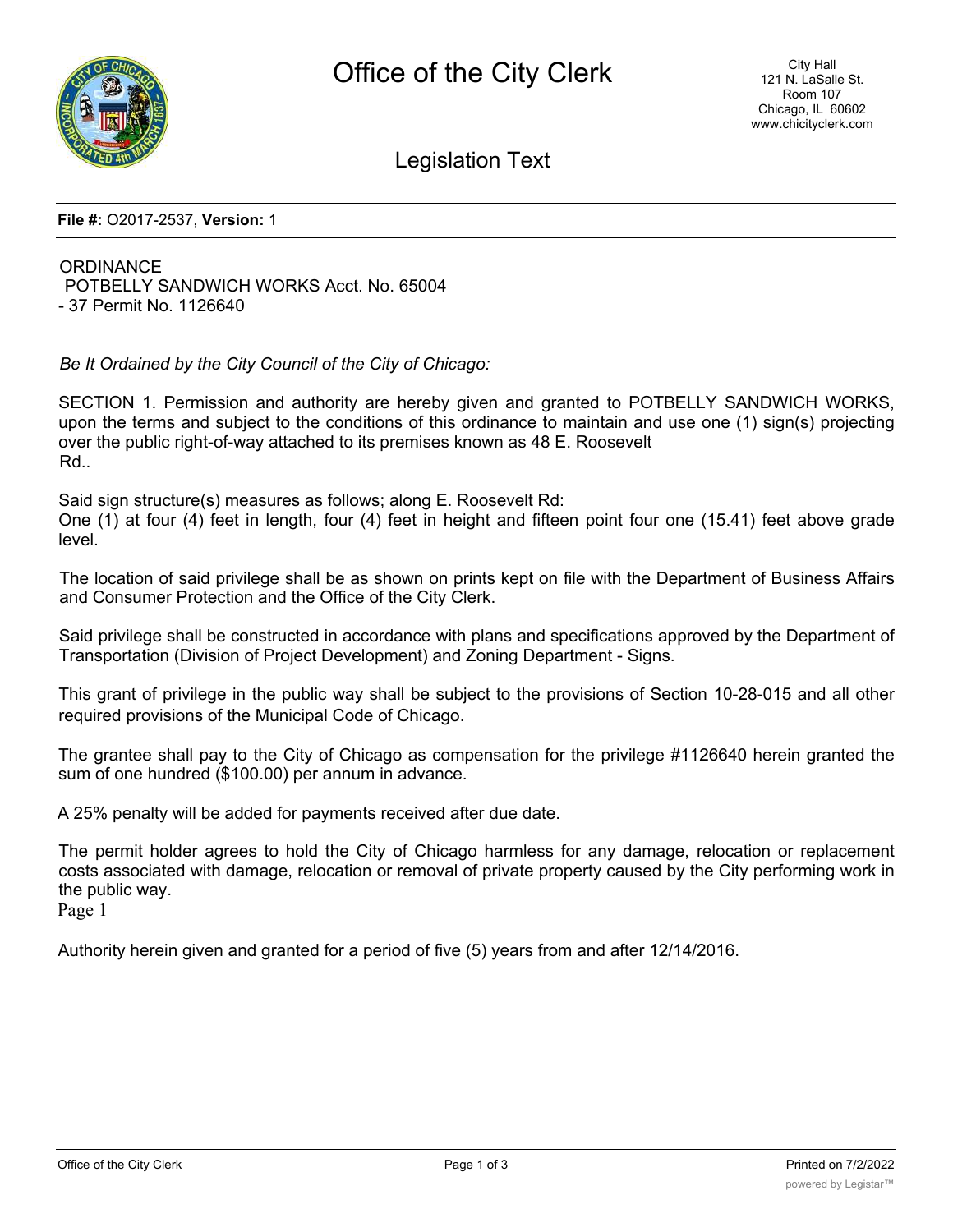## File #: O2017-2537, Version: 1

(Page 3 of 6)

**DESIGN CONCEPT** 

SCALE  $1/2 = 10$ 

### SIGN® FRONT ELEVATION SECONDARY ID DISPLAY

USqFMIIBequiret Cabinet and retainers

fabricstadU dMpakMitlmimfi11tr«fidr«Ulnfn paint eumal to nutdi pm #1545 semi gloss

fic«\*

surface ipptted translucent vlnrl grtphfci (tea mtchnfor cotoff)

lllumination<br>Iritenunyniuffilnatetfwntifi5WVVNttB 15mm nrjon tubtnf grid with built In solid itste electronic tjinifsincit

nm cusT0HEanBCRamsi8i£R)ii<br>› PRWIDWCAOCqUATTACCtSSFMniE<br>BKTUiimaN of AusiaNs uto ntmmim ■ mourn ww susface ran wnwruio<br>MOMOUmiROIKWS

ATTINTION MOOF AIL OMWIHGS CARENULLY IT IS IHE IBPOISWLTTY OF IHE CUSTOMER 10 ANROVE (010R STYLE SHAPE PROPORTION OF CCAFHICS AND LOCOS ANO SPELLING Of TSADEiIARXS ADO SERVICEMARKS

### \UQHT1 <file:///UQHT1>>SIGN

#### 847 214 0566 W7 314 9506

#### **NATIONAL AWKHB**

| MIUIID#WTfIHOU URUO#I<br>suit huh | <b>Brit MUM</b>                 |
|-----------------------------------|---------------------------------|
|                                   | $UU111/T-t$                     |
| IILU110*                          | Hfl# UI                         |
|                                   | HMD 01 DEI/IIODtn 111WU<br>unmı |

#### (UftfTIiTIOUI/MIE (unnotmfiuuMK

Department of Business Affairs and Consumer Protection Small Business Center - Public Way Use Unit City Hall - 121 N LaSalle Street Room 800 · Chicago. IL 60602 312-74-GOB1Z/312-744-6249 · (312) 744-1944 (TTY) <http://www.citvofchicapo> ore/bacp

### 03/29/2017

Alderman Sophia King Ward # 04 City of Chicago City Hall. Room 305 121 North LaSalle Street Chicago, Illinois 60602

Re: An ordinance to use and maintain a portion of the public right-of-way for one (1) sign(s) for POTBELLY